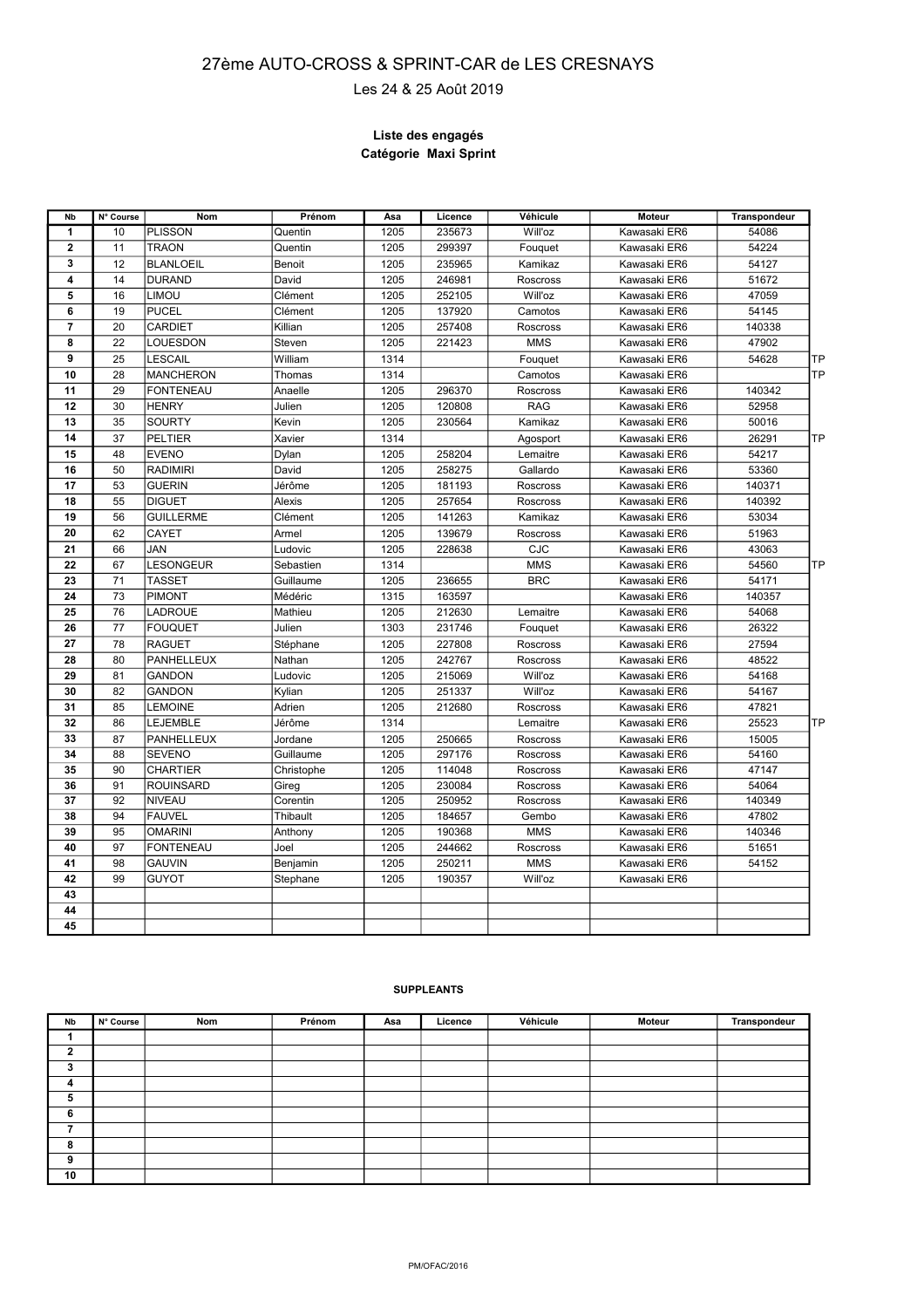## **Autocross et Sprintcar Epreuve de**  27ème AUTO-CROSS **& S#PR6N**T-CAR de LES CRESNAYS

# Les 24 & 25 Août 2019

## **Liste des engagés**

## **Catégorie Tourisme Cup**

| <b>N<sub>b</sub></b> | N° Course | <b>Nom</b>         | Prénom   | Asa  | Licence | Véhicule        | <b>Moteur</b> | <b>Transpondeur</b> |
|----------------------|-----------|--------------------|----------|------|---------|-----------------|---------------|---------------------|
| $\mathbf{1}$         | 16        | <b>BOURDEAUD</b>   | Steven   | 1205 | 303105  | Saxo            | Megane        | 52988               |
| 2                    | 26        | <b>MOREL</b>       | Benoît   | 1318 | 57595   | Opel Tigra      | Honda         | 54616               |
| 3                    | 32        | <b>MABILAIS</b>    | Philippe | 1205 | 146411  | <b>Bmw</b>      | <b>PSA</b>    | 54116               |
| 4                    | 79        | LEMASLE            | Arnaud   | 1205 | 139566  | Micra           | Nissan        | 53020               |
| 5                    | 82        | LEBAILLY           | Anthony  | 1314 | 197458  | DS <sub>3</sub> | Hayabuza      | 52994               |
| 6                    | 83        | <b>THIBERVILLE</b> | Ludovic  | 1205 | 45076   | Polo            | Toyota        | 54074               |
| $\overline{7}$       | 85        | <b>LUTHRINGER</b>  | Jimmy    | 1205 | 237313  | Megane          | Peugeot       | 39549               |
| 8                    | 88        | PEIGNET            | Franck   | 1205 | 250795  | 206             | Honda         | 54104               |
| 9                    | 90        | <b>LUTHRINGER</b>  | Gerard   | 1205 | 237314  | DS3             | Honda         | 39548               |
| 10                   | 92        | <b>CLEMENT</b>     | Loic     | 1205 | 154396  | Murena          | Peugeot       | 54177               |
| 11                   | 98        | <b>EVAIN</b>       | Emmanuel | 1205 | 235967  | Megane          | Honda         | 43194               |
| 12                   |           |                    |          |      |         |                 |               |                     |
| 13                   |           |                    |          |      |         |                 |               |                     |
| 14                   |           |                    |          |      |         |                 |               |                     |
| 15                   |           |                    |          |      |         |                 |               |                     |
| 16                   |           |                    |          |      |         |                 |               |                     |
| 17                   |           |                    |          |      |         |                 |               |                     |
| 18                   |           |                    |          |      |         |                 |               |                     |
| 19                   |           |                    |          |      |         |                 |               |                     |
| 20                   |           |                    |          |      |         |                 |               |                     |
| 21                   |           |                    |          |      |         |                 |               |                     |
| 22                   |           |                    |          |      |         |                 |               |                     |
| 23                   |           |                    |          |      |         |                 |               |                     |
| 24                   |           |                    |          |      |         |                 |               |                     |
| 25                   |           |                    |          |      |         |                 |               |                     |
| 26                   |           |                    |          |      |         |                 |               |                     |
| 27                   |           |                    |          |      |         |                 |               |                     |
| 28                   |           |                    |          |      |         |                 |               |                     |
| 29                   |           |                    |          |      |         |                 |               |                     |
| 30                   |           |                    |          |      |         |                 |               |                     |

| Nb           | N° Course | Nom | Prénom | Asa | Licence | Véhicule | Moteur | Transpondeur |
|--------------|-----------|-----|--------|-----|---------|----------|--------|--------------|
|              |           |     |        |     |         |          |        |              |
| $\mathbf{2}$ |           |     |        |     |         |          |        |              |
| 3            |           |     |        |     |         |          |        |              |
| 4            |           |     |        |     |         |          |        |              |
| 5            |           |     |        |     |         |          |        |              |
| 6            |           |     |        |     |         |          |        |              |
| 7            |           |     |        |     |         |          |        |              |
| 8            |           |     |        |     |         |          |        |              |
| 9            |           |     |        |     |         |          |        |              |
| 10           |           |     |        |     |         |          |        |              |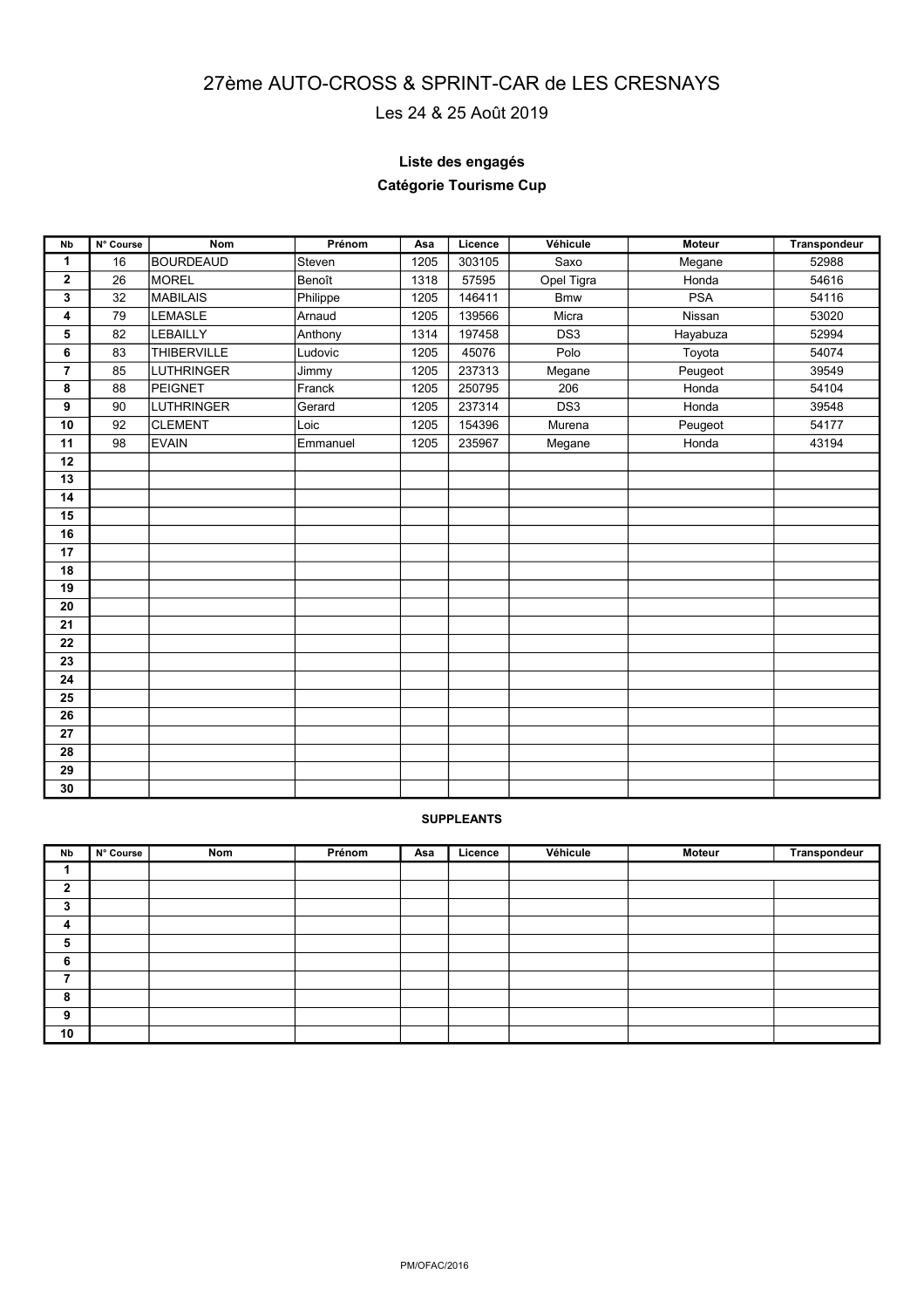# **Autocross et Sprintcar Epreuve de**  27ème AUTO-CROSS & SPRI**Nº<sup>20</sup>Aº**R de LES CRESNAYS

# Les 24 & 25 Août 2019

# **Liste des engagés**

# **Catégorie Sprint Girl**

| <b>Nb</b>    | N° Course | <b>Nom</b>        | Prénom          | Asa  | Licence | Véhicule        | <b>Moteur</b> | Transpondeur       |
|--------------|-----------|-------------------|-----------------|------|---------|-----------------|---------------|--------------------|
| 1            | 25        | <b>SEIGNARD</b>   | Mélanie         | 1205 | 246529  | Kamikaz         | <b>GSXR</b>   | 53968              |
| $\mathbf{2}$ | 45        | <b>ALLANIC</b>    | Laura           | 1314 |         | <b>Roscross</b> | Yamaha        | 54570<br><b>TP</b> |
| 3            | 72        | <b>HOLLEY</b>     | Mendy           | 1205 | 243775  | Will'oz         | Kawasaki      | 47168              |
| 4            | 74        | <b>LEMARCHAND</b> | Aurélie         | 1205 | 251190  | <b>BRC</b>      | Yamaha        | 54061              |
| 5            | 75        | <b>ARROUET</b>    | Angélique       | 1205 | 202394  | <b>MMS</b>      | Yamaha        | 54564              |
| 6            | 76        | LE MOAL           | <b>Nathalie</b> | 1205 | 211879  | <b>Roscross</b> | Yamaha        | 25502              |
| 7            | 77        | <b>HAY</b>        | Amélie          | 1314 |         | Kamikaz         | Yamaha        | 54612<br><b>TP</b> |
| 8            | 82        | <b>OMARINI</b>    | Manon           | 1205 | 257615  | <b>MMS</b>      | Yamaha        | 140370             |
| 9            | 83        | <b>DUCHAMP</b>    | Aurélie         | 1205 | 148876  | Camotos         | Yamaha        | 43068              |
| 10           | 84        | <b>ROUSSIGNE</b>  | Elodie          | 1205 | 259487  | Sprint'R        | Yamaha        |                    |
| 11           | 87        | <b>GUESDON</b>    | Maeva           | 1205 | 257299  | Camotos         | Yamaha        | 54057              |
| 12           | 93        | <b>HILLAREAU</b>  | Noémie          | 1205 | 257617  | Camotos         | ZX6R          | 54040              |
| 13           | 95        | <b>MALATERRE</b>  | Coralie         | 1205 | 259162  | <b>Roscross</b> | Yamaha        | 54060              |
| 14           | 96        | SARAZIN           | Audrey          | 1205 | 296495  | <b>MMS</b>      | Yamaha        | 140345             |
| 15           | 98        | <b>CHARRE</b>     | Laura           | 1205 | 296344  | <b>Roscross</b> | <b>GSXR</b>   | 54173              |
| 16           | 99        | <b>BOURSE</b>     | Océane          | 1205 | 245575  | <b>TDR</b>      | ZX6R          | 43209              |
| 17           |           |                   |                 |      |         |                 |               |                    |
| 18           |           |                   |                 |      |         |                 |               |                    |
| 19           |           |                   |                 |      |         |                 |               |                    |
| 20           |           |                   |                 |      |         |                 |               |                    |
| 21           |           |                   |                 |      |         |                 |               |                    |
| 22           |           |                   |                 |      |         |                 |               |                    |
| 23           |           |                   |                 |      |         |                 |               |                    |
| 24           |           |                   |                 |      |         |                 |               |                    |
| 25           |           |                   |                 |      |         |                 |               |                    |
| 26           |           |                   |                 |      |         |                 |               |                    |
| 27           |           |                   |                 |      |         |                 |               |                    |
| 28           |           |                   |                 |      |         |                 |               |                    |
| 29           |           |                   |                 |      |         |                 |               |                    |
| 30           |           |                   |                 |      |         |                 |               |                    |

| Nb           | N° Course | Nom | Prénom | Asa | Licence | Véhicule | Moteur | Transpondeur |
|--------------|-----------|-----|--------|-----|---------|----------|--------|--------------|
| 1            |           |     |        |     |         |          |        |              |
| $\mathbf{2}$ |           |     |        |     |         |          |        |              |
| 3            |           |     |        |     |         |          |        |              |
| 4            |           |     |        |     |         |          |        |              |
| 5            |           |     |        |     |         |          |        |              |
| 6            |           |     |        |     |         |          |        |              |
| 7            |           |     |        |     |         |          |        |              |
| 8            |           |     |        |     |         |          |        |              |
| 9            |           |     |        |     |         |          |        |              |
| 10           |           |     |        |     |         |          |        |              |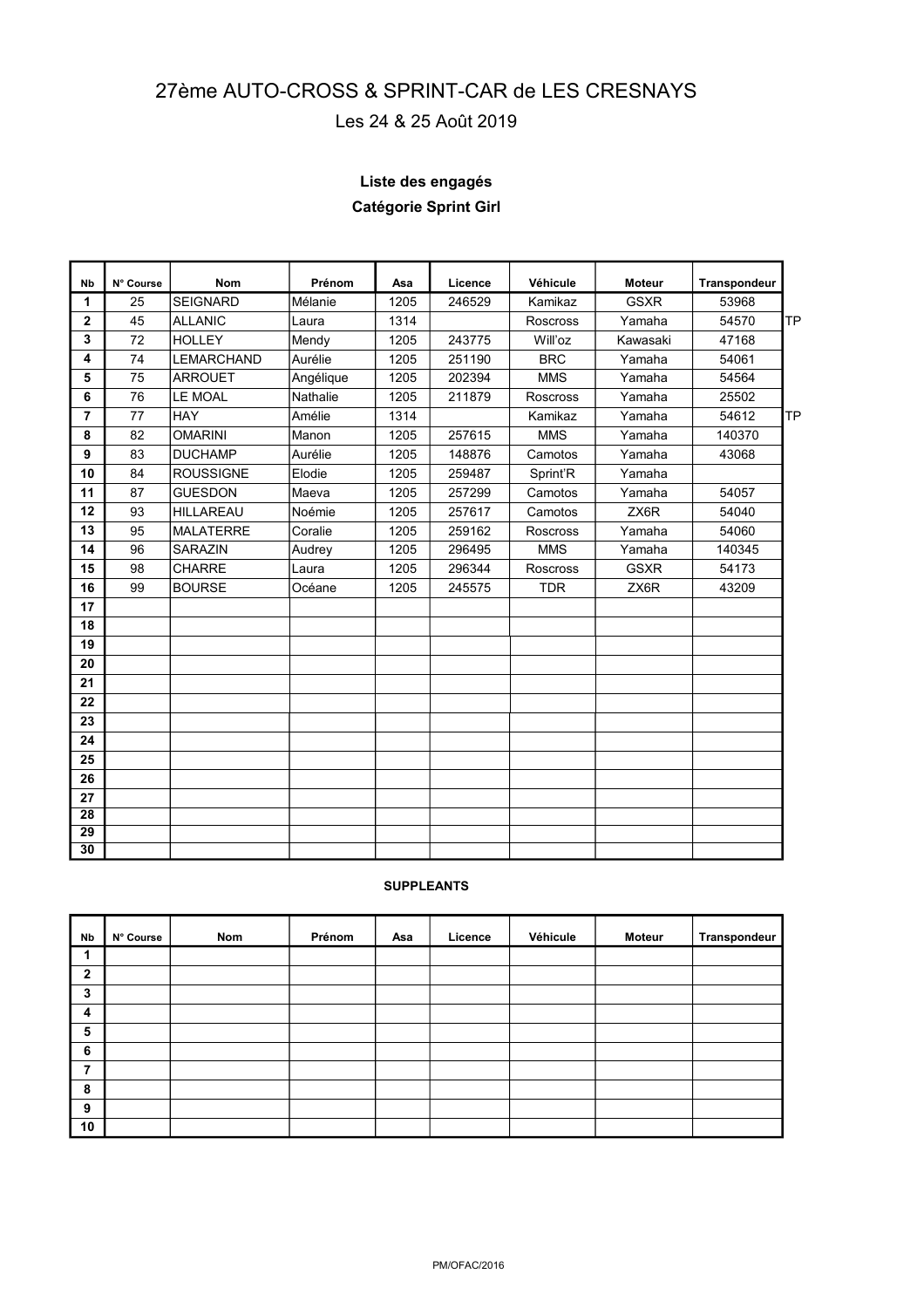#### **Autocross et Sprintcar Epreuve de**  27ème AUTO-CROSS & S**PRINT046**AR de LES CRESNAYS

## Les 24 & 25 Août 2019

### **Liste des engagés Catégorie Buggy Cup**

| <b>N<sub>b</sub></b> | N° Course | <b>Nom</b>       | Prénom         | Asa  | Licence | Véhicule        | <b>Moteur</b> | Transpondeur |
|----------------------|-----------|------------------|----------------|------|---------|-----------------|---------------|--------------|
| 1                    | 27        | <b>RIBO</b>      | Rémy           | 1205 | 150406  | Peters          | Hayabusa      | 50360        |
| $\mathbf{2}$         | 28        | <b>LEGRAND</b>   | Guillaume      | 1205 | 56520   | Peters          | Suzuki        |              |
| 3                    | 35        | <b>MOUEZY</b>    | Miguel         | 1205 | 124688  | MIG01           | Opel          | 52035        |
| 4                    | 64        | BRIAND           | Joachim        | 1205 | 112166  | <b>Roscross</b> | Suzuki        | 54220        |
| 5                    | 69        | <b>OLLIVIER</b>  | Claude         | 1303 | 16353   | GAM             | Honda         | 50811        |
| 6                    | 75        | <b>BREUILLY</b>  | Olivier        | 1205 | 37931   |                 | Suzuki        | 140378       |
| $\overline{7}$       | 76        | BERTAULT         | Laurent        | 1303 | 32544   | Panthera        | <b>Bmw</b>    | 54003        |
| 8                    | 77        | <b>GOURAUD</b>   | Fabrice        | 1205 | 184399  | Stinger         | Suzuki        | 52031        |
| 9                    | 84        | <b>DAVID</b>     | Jérémy         | 1205 | 222102  | Fast and Speed  | Suzuki        | 54162        |
| 10                   | 85        | <b>SERIN</b>     | Flavien        | 1205 | 172653  | S <sub>2</sub>  | Hayabusa      | 54183        |
| 11                   | 86        | <b>GORTEAU</b>   | Fabien         | 1201 | 206525  | <b>Roscross</b> | Hayabusa      | 48508        |
| 12                   | 87        | <b>MARTINEAU</b> | <b>Nicolas</b> | 1209 | 254021  | Propulsion      | Williams      | 54157        |
| 13                   | 88        | <b>BROCHARD</b>  | Guillaume      | 1209 | 51316   | Fast and Speed  | Mégane        | 48641        |
| 14                   | 89        | <b>LESCENE</b>   | Julien         | 1303 | 179220  | Peters          | Suzuki        | 51652        |
| 15                   | 96        | <b>GRANGES</b>   | Romuald        | 1205 | 261212  | S <sub>2</sub>  | Clio RS       | 53016        |
| 16                   | 97        | LEMARIE-JOURDE   | Cindy          | 1205 | 253889  | Propulsion S2   | Mégane        | 53989        |
| 17                   | 99        | <b>MORCET</b>    | Frédéric       | 1205 | 258561  | Propulsion S2   | Honda         | 43052        |
| 18                   |           |                  |                |      |         |                 |               |              |
| 19                   |           |                  |                |      |         |                 |               |              |
| 20                   |           |                  |                |      |         |                 |               |              |
| 21                   |           |                  |                |      |         |                 |               |              |
| 22                   |           |                  |                |      |         |                 |               |              |
| 23                   |           |                  |                |      |         |                 |               |              |
| 24                   |           |                  |                |      |         |                 |               |              |
| 25                   |           |                  |                |      |         |                 |               |              |
| 26                   |           |                  |                |      |         |                 |               |              |
| 27                   |           |                  |                |      |         |                 |               |              |
| 28                   |           |                  |                |      |         |                 |               |              |
| 29                   |           |                  |                |      |         |                 |               |              |
| 30                   |           |                  |                |      |         |                 |               |              |

| Nb           | N° Course | Nom | Prénom | Asa | Licence | Véhicule | Moteur | Transpondeur |
|--------------|-----------|-----|--------|-----|---------|----------|--------|--------------|
|              |           |     |        |     |         |          |        |              |
| $\mathbf{2}$ |           |     |        |     |         |          |        |              |
| 3            |           |     |        |     |         |          |        |              |
| 4            |           |     |        |     |         |          |        |              |
| 5            |           |     |        |     |         |          |        |              |
| 6            |           |     |        |     |         |          |        |              |
| 7            |           |     |        |     |         |          |        |              |
| 8            |           |     |        |     |         |          |        |              |
| 9            |           |     |        |     |         |          |        |              |
| 10           |           |     |        |     |         |          |        |              |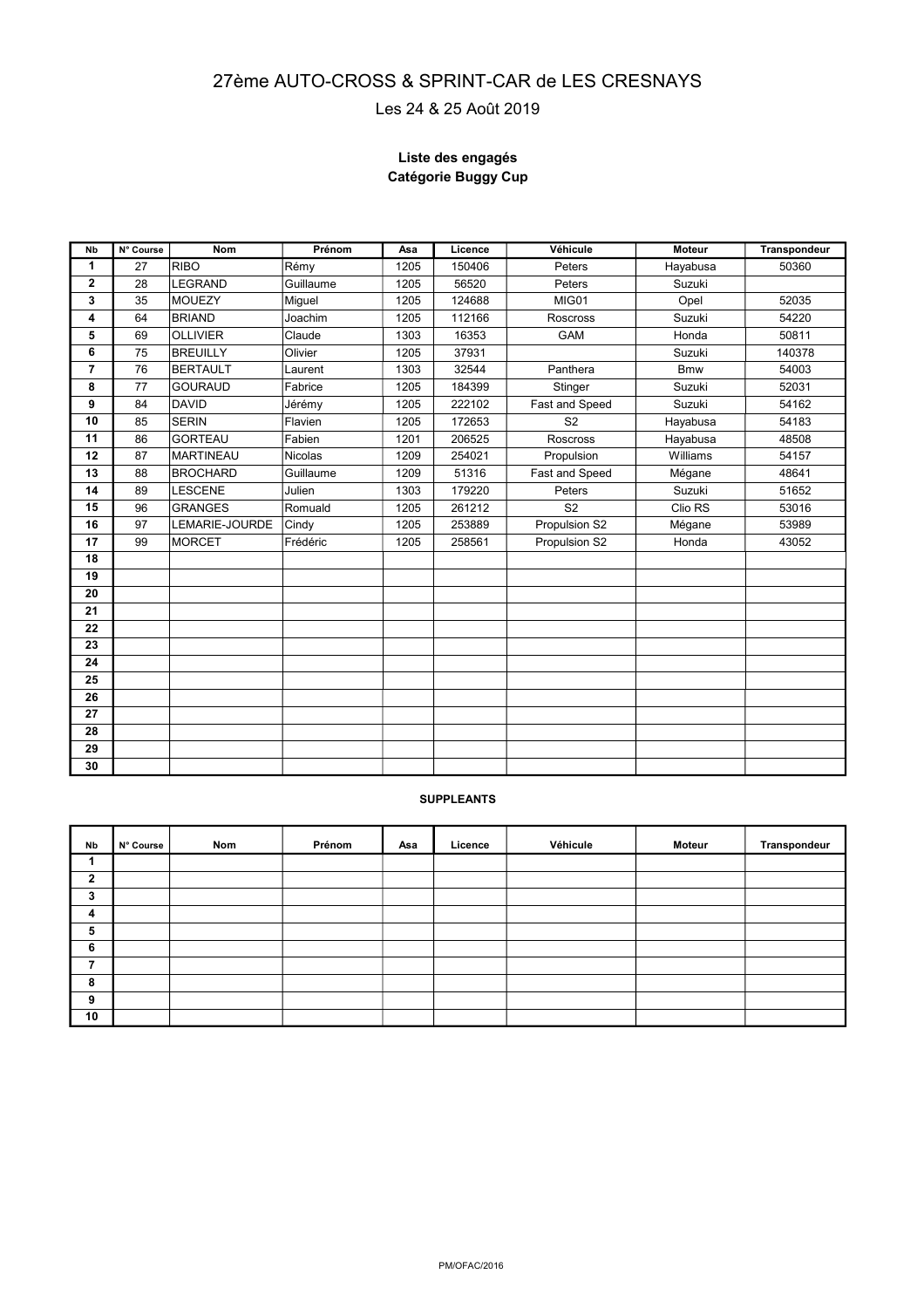#### **Autocross et Sprintcar Eprenve de Le 2016** 27ème AUTO-CROSS & SFPPRINYP-COAR de LES CRESNAYS Les 24 & 25 Août 2019

### **Liste des engagés Catégorie Junior Sprint**

| <b>Nb</b>      | N° Course | <b>Nom</b>        | Prénom         | Asa  | Licence | Véhicule        | <b>Moteur</b> | <b>Transpondeur</b> |           |
|----------------|-----------|-------------------|----------------|------|---------|-----------------|---------------|---------------------|-----------|
| 1              | 6         | <b>LEMARCHAND</b> | Erwan          | 1205 | 298348  | K <sub>3</sub>  | Kawasaki ER6  | 54609               |           |
| $\mathbf{2}$   | 10        | <b>BILLAULT</b>   | <b>Bastien</b> | 1314 | 223355  | Sprint'R        | Kawasaki ER6  |                     |           |
| 3              | 13        | <b>GOURET</b>     | <b>Bastien</b> | 1205 | 138079  | Kamikaz         | Kawasaki ER6  | 43216               |           |
| 4              | 19        | <b>NICOLAS</b>    | Melvin         | 1205 | 296738  | Roscross        | Kawasaki ER6  | 56054               |           |
| 5              | 22        | <b>PUCEL</b>      | Camille        | 1205 | 298507  | Camotos         | Kawasaki ER6  | 47822               |           |
| 6              | 35        | <b>DESERT</b>     | Anais          | 1205 | 299470  | <b>Roscross</b> | Kawasaki ER6  | 25542               |           |
| $\overline{7}$ | 57        | <b>BREUILLY</b>   | Dorian         | 1314 |         | Fouguet         | Kawasaki ER6  | 54628               | <b>TP</b> |
| 8              | 68        | <b>GUEZET</b>     | Julien         | 1305 | 122322  | Sprint'R        | Kawasaki ER6  | 140308              |           |
| 9              | 72        | <b>DUREL</b>      | Lilou          | 1314 | 297603  | Kamikaz         | Kawasaki ER6  | 50272               |           |
| 10             | 75        | <b>ROBERT</b>     | Théo           | 1205 | 135298  | <b>Roscross</b> | Kawasaki ER6  | 50745               |           |
| 11             | 76        | <b>ROBERT</b>     | Lukas          | 1205 | 141699  | Fouguet         | Kawasaki ER6  | 26322               |           |
| 12             | 77        | <b>PEIGNET</b>    | Théophile      | 1205 | 139141  | Roscross        | Kawasaki ER6  | 140293              |           |
| 13             | 78        | <b>GOASDOUE</b>   | Ewen           | 1205 | 297214  | Kamikaz         | Kawasaki ER6  | 54015               |           |
| 14             | 79        | <b>LUCAS</b>      | Hugo           | 1205 | 138082  | Camotos         | Kawasaki ER6  | 52948               |           |
| 15             | 82        | <b>GICQUEL</b>    | Félicien       | 1205 | 136084  | Will'oz         | Kawasaki ER6  | 51675               |           |
| 16             | 83        | <b>SOURTY</b>     | Killian        | 1205 | 137471  | Kamikaz         | Kawasaki ER6  | 50841               |           |
| 17             | 85        | <b>DAYOT</b>      | Maxence        | 1205 | 143384  | Fouquet         | Kawasaki ER6  | 54223               |           |
| 18             | 90        | <b>CELLIER</b>    | Tom            | 1205 | 296488  | Roscross        | Kawasaki ER6  | 54095               |           |
| 19             |           |                   |                |      |         |                 |               |                     |           |
| 20             |           |                   |                |      |         |                 |               |                     |           |
| 21             |           |                   |                |      |         |                 |               |                     |           |
| 22             |           |                   |                |      |         |                 |               |                     |           |
| 23             |           |                   |                |      |         |                 |               |                     |           |
| 24             |           |                   |                |      |         |                 |               |                     |           |
| 25             |           |                   |                |      |         |                 |               |                     |           |
| 26             |           |                   |                |      |         |                 |               |                     |           |
| 27             |           |                   |                |      |         |                 |               |                     |           |
| 28             |           |                   |                |      |         |                 |               |                     |           |
| 29             |           |                   |                |      |         |                 |               |                     |           |
| 30             |           |                   |                |      |         |                 |               |                     |           |

| Nb                      | N° Course | Nom | Prénom | Asa | Licence | Véhicule | Moteur | Transpondeur |
|-------------------------|-----------|-----|--------|-----|---------|----------|--------|--------------|
| и                       |           |     |        |     |         |          |        |              |
| $\mathbf{2}$            |           |     |        |     |         |          |        |              |
| 3                       |           |     |        |     |         |          |        |              |
| $\overline{\mathbf{4}}$ |           |     |        |     |         |          |        |              |
| 5                       |           |     |        |     |         |          |        |              |
| 6                       |           |     |        |     |         |          |        |              |
| 7                       |           |     |        |     |         |          |        |              |
| 8                       |           |     |        |     |         |          |        |              |
| 9                       |           |     |        |     |         |          |        |              |
| 10                      |           |     |        |     |         |          |        |              |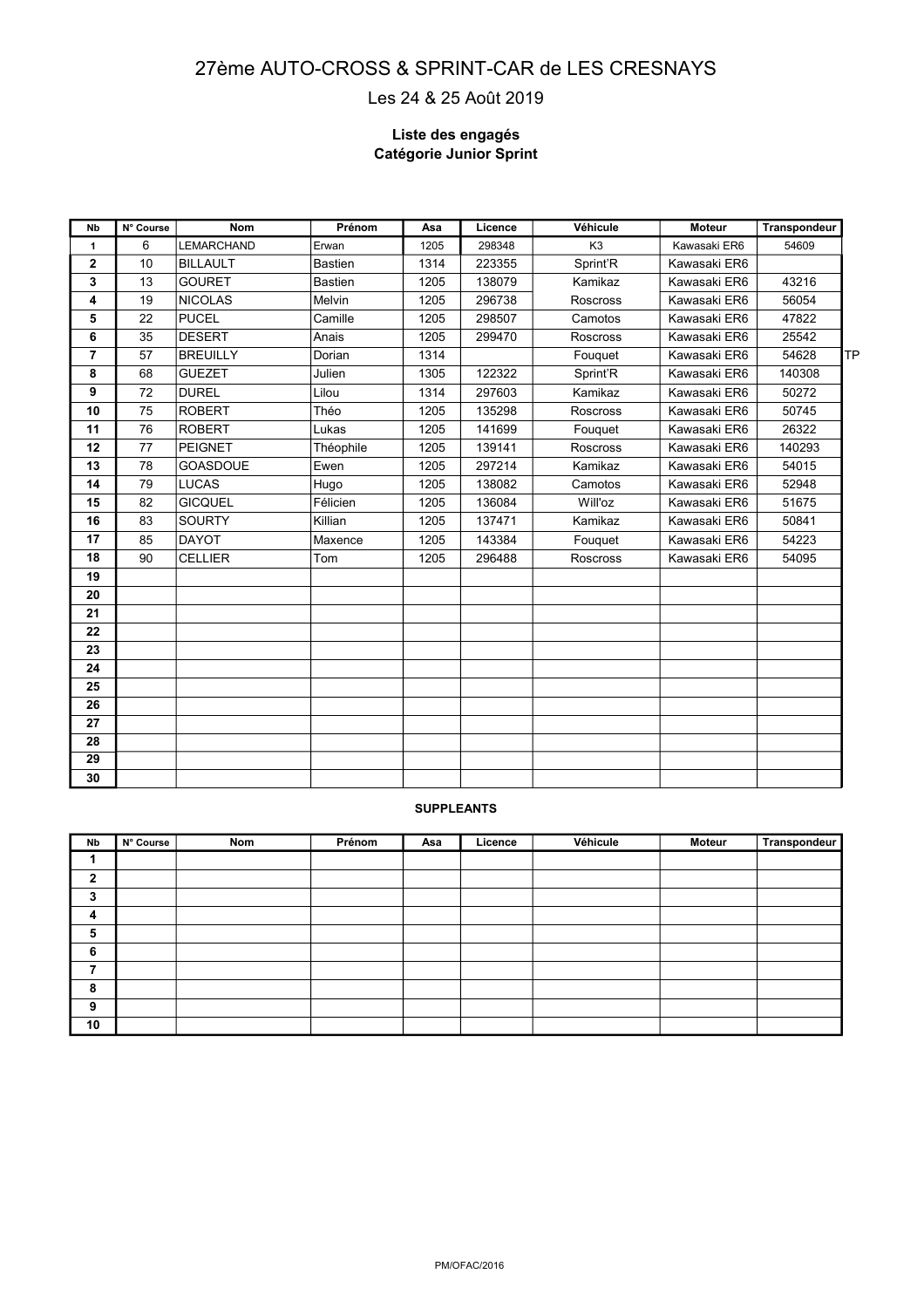# **Autocross et Sprintcar Epreuve de**  27ème AUTO-CROSS <sup>I</sup> & S<sup>20</sup>RÍNT-CAR de LES CRESNAYS

# Les 24 & 25 Août 2019

#### **Liste des engagés Catégorie Maxi Tourisme**

| <b>Nb</b>      | N° Course | Nom              | Prénom   | Asa  | Licence | Véhicule        | <b>Moteur</b>   | Transpondeur |
|----------------|-----------|------------------|----------|------|---------|-----------------|-----------------|--------------|
| $\mathbf 1$    | 78        | <b>EVENO</b>     | Stéphane | 1205 | 124260  | DS <sub>3</sub> | T <sub>16</sub> | 54216        |
| $\mathbf{2}$   | 84        | <b>BRIAND</b>    | Alain    | 1205 | 14692   | Ford Fiesta     | V <sub>6</sub>  | 54206        |
| $\mathbf{3}$   | 86        | <b>PERRIER</b>   | Jérôme   | 1205 | 204521  | 208 T3F         | Nissan          | 53962        |
| $\pmb{4}$      | 88        | <b>CHOTARD</b>   | Yannick  | 1205 | 12335   | Polo            | Nissan          | 54115        |
| ${\bf 5}$      | 90        | <b>GAMBILLON</b> | Emmanuel | 1305 | 58342   | Xsara           | Citroen         | 45065        |
| 6              | 92        | MORIN            | Loic     | 1205 | 175689  | Nissan Micra    | V6 406          | 53956        |
| $\overline{7}$ | 96        | <b>GUERIN</b>    | Gaetan   | 1303 | 251034  | Opel Tigra      | <b>Bmw</b>      | 48696        |
| 8              |           |                  |          |      |         |                 |                 |              |
| 9              |           |                  |          |      |         |                 |                 |              |
| 10             |           |                  |          |      |         |                 |                 |              |
| 11             |           |                  |          |      |         |                 |                 |              |
| 12             |           |                  |          |      |         |                 |                 |              |
| 13             |           |                  |          |      |         |                 |                 |              |
| 14             |           |                  |          |      |         |                 |                 |              |
| 15             |           |                  |          |      |         |                 |                 |              |
| 16             |           |                  |          |      |         |                 |                 |              |
| 17             |           |                  |          |      |         |                 |                 |              |
| 18             |           |                  |          |      |         |                 |                 |              |
| 19             |           |                  |          |      |         |                 |                 |              |
| 20             |           |                  |          |      |         |                 |                 |              |
| 21             |           |                  |          |      |         |                 |                 |              |
| 22             |           |                  |          |      |         |                 |                 |              |
| 23             |           |                  |          |      |         |                 |                 |              |
| 24             |           |                  |          |      |         |                 |                 |              |
| 25             |           |                  |          |      |         |                 |                 |              |
| 26             |           |                  |          |      |         |                 |                 |              |
| 27             |           |                  |          |      |         |                 |                 |              |
| 28             |           |                  |          |      |         |                 |                 |              |
| 29             |           |                  |          |      |         |                 |                 |              |
| 30             |           |                  |          |      |         |                 |                 |              |

| Nb           | N° Course | Nom | Prénom | Asa | Licence | Véhicule | Moteur | Transpondeur |
|--------------|-----------|-----|--------|-----|---------|----------|--------|--------------|
| 4            |           |     |        |     |         |          |        |              |
| $\mathbf{2}$ |           |     |        |     |         |          |        |              |
| 3            |           |     |        |     |         |          |        |              |
| 4            |           |     |        |     |         |          |        |              |
| 5            |           |     |        |     |         |          |        |              |
| 6            |           |     |        |     |         |          |        |              |
| 7            |           |     |        |     |         |          |        |              |
| 8            |           |     |        |     |         |          |        |              |
| 9            |           |     |        |     |         |          |        |              |
| 10           |           |     |        |     |         |          |        |              |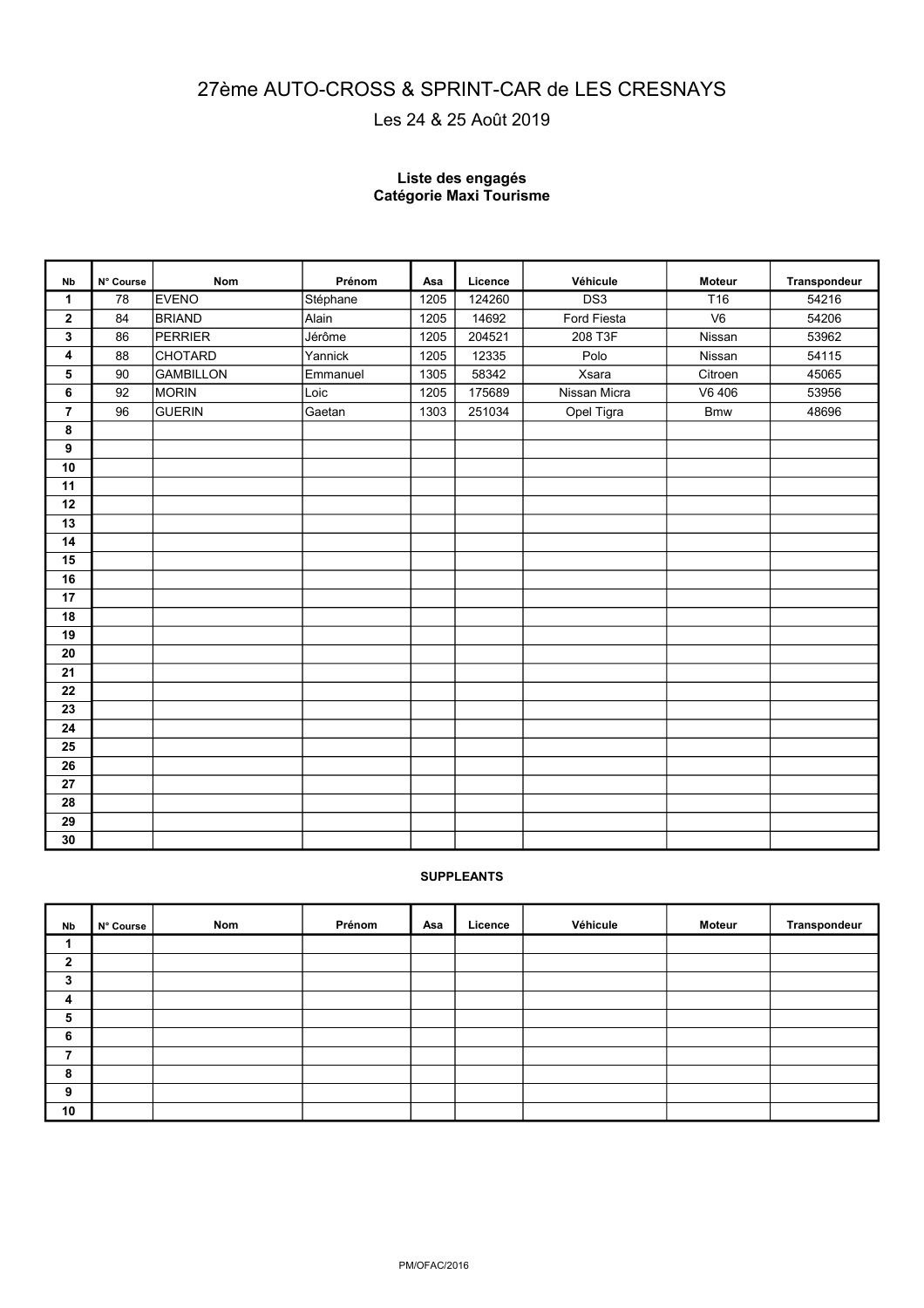## **Autocross et Sprintcar Epreuve de Le 2016** 27ème AUTO-CROSS & SPRINT-CAR de LES CRESNAYS

Les 24 & 25 Août 2019

#### **Liste des engagés Catégorie Buggy 1600**

| Nb             | N° Course | <b>Nom</b>      | Prénom  | Asa  | Licence | Véhicule      | <b>Moteur</b> | Transpondeur |
|----------------|-----------|-----------------|---------|------|---------|---------------|---------------|--------------|
| 1              | 2         | PRIME           | Julien  | 1205 | 153868  | Peters        | Hayabusa      | 47121        |
| $\mathbf 2$    | 56        | <b>GUIOMAR</b>  | Franck  | 1205 | 133696  | Peters        | Hayabusa      | 25525        |
| 3              | 72        | <b>MARSAC</b>   | Florian | 1205 | 170893  | Peters        | Hayabusa      | 140386       |
| 4              | 75        | <b>LEMAITRE</b> | Jérémy  | 1205 | 29907   | Peters        | Hayabusa      | 51741        |
| 5              | 82        | CAPELLE         | Alain   | 1314 | 214613  | Peters        | Suzuki        | 54156        |
| 6              | 83        | VINCENDEAU      | Florent | 1208 | 186713  | Propulsion S4 | Suzuki        | 54188        |
| $\overline{7}$ | 91        | <b>JOUET</b>    | Jérémie | 1205 | 237913  | <b>MAC</b>    | Gsxr          | 53933        |
| 8              | 96        | <b>JUDIC</b>    | Richard | 1205 | 28181   | Peters        | Suzuki        | 53987        |
| 9              | 98        | <b>GUERIN</b>   | Yannick | 1314 | 117743  | Zedek         | Suzuki        | 25446        |
| 10             |           |                 |         |      |         |               |               |              |
| 11             |           |                 |         |      |         |               |               |              |
| 12             |           |                 |         |      |         |               |               |              |
| 13             |           |                 |         |      |         |               |               |              |
| 14             |           |                 |         |      |         |               |               |              |
| 15             |           |                 |         |      |         |               |               |              |
| 16             |           |                 |         |      |         |               |               |              |
| 17             |           |                 |         |      |         |               |               |              |
| 18             |           |                 |         |      |         |               |               |              |
| 19             |           |                 |         |      |         |               |               |              |
| 20             |           |                 |         |      |         |               |               |              |
| 21             |           |                 |         |      |         |               |               |              |
| 22             |           |                 |         |      |         |               |               |              |
| 23             |           |                 |         |      |         |               |               |              |
| 24             |           |                 |         |      |         |               |               |              |
| 25             |           |                 |         |      |         |               |               |              |
| 26             |           |                 |         |      |         |               |               |              |
| 27             |           |                 |         |      |         |               |               |              |
| 28             |           |                 |         |      |         |               |               |              |
| 29             |           |                 |         |      |         |               |               |              |
| 30             |           |                 |         |      |         |               |               |              |

| Nb          | N° Course | Nom | Prénom | Asa | Licence | Véhicule | Moteur | Transpondeur |
|-------------|-----------|-----|--------|-----|---------|----------|--------|--------------|
|             |           |     |        |     |         |          |        |              |
| $\mathbf 2$ |           |     |        |     |         |          |        |              |
| 3           |           |     |        |     |         |          |        |              |
| 4           |           |     |        |     |         |          |        |              |
| 5           |           |     |        |     |         |          |        |              |
| 6           |           |     |        |     |         |          |        |              |
| 7           |           |     |        |     |         |          |        |              |
| 8           |           |     |        |     |         |          |        |              |
| 9           |           |     |        |     |         |          |        |              |
| 10          |           |     |        |     |         |          |        |              |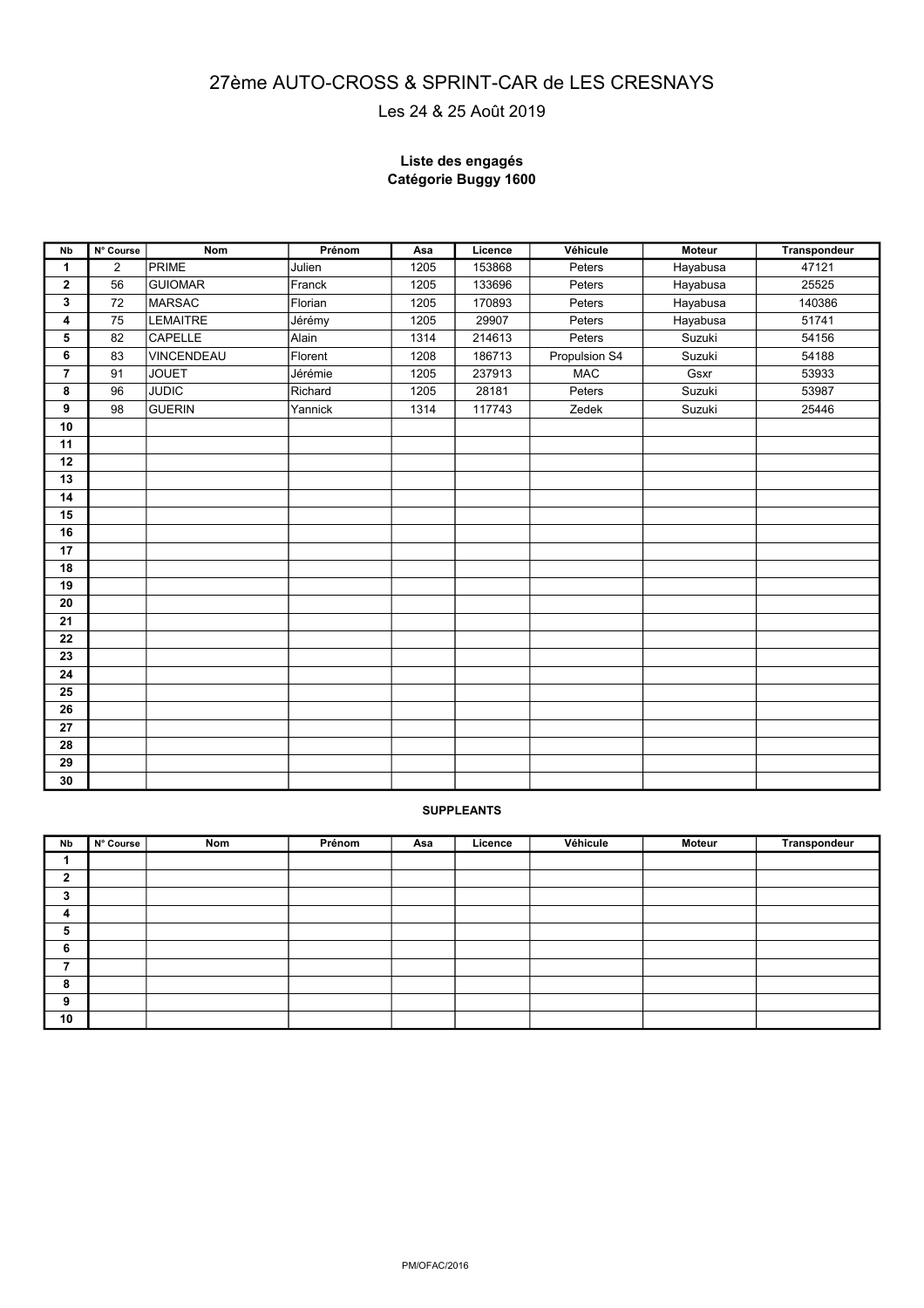# **Autocross et Sprintcar Epreuve de Le 2016** 27ème AUTO-CROSS & SPRINT-CAR de LES CRESNAYS

Les 24 & 25 Août 2019

#### **Liste des engagés Catégorie Super Sprint**

| Nb             | N° Course      | <b>Nom</b>        | Prénom       | Asa  | Licence | Véhicule       | <b>Moteur</b>  | Transpondeur |           |
|----------------|----------------|-------------------|--------------|------|---------|----------------|----------------|--------------|-----------|
| 1              | $\mathbf{1}$   | <b>MARIN</b>      | Jérémy       | 1205 | 204563  | <b>JPS</b>     | Yamaha MT09    | 54100        |           |
| $\overline{2}$ | $\overline{2}$ | <b>BOURDIN</b>    | Maxime       | 1205 | 220596  | <b>CJC</b>     | Yamaha MT09    | 53029        |           |
| 3              | $\overline{7}$ | <b>BOUREZ</b>     | Alan         | 1205 | 205279  | Will'oz        | Kawasaki ZX6R  | 54102        |           |
| 4              | 9              | <b>BUHAN</b>      | Mathieu      | 1314 |         | Kamikaz        | <b>GSXR</b>    |              | <b>TP</b> |
| 5              | 13             | <b>DUCLOS</b>     | Johann       | 1314 | 42491   | Camotos        | Yamaha R6      | 51965        |           |
| 6              | 15             | <b>MOREAU</b>     | Benoît       | 1016 | 261889  | <b>XTERM</b>   | <b>GSXR</b>    | 54179        |           |
| $\overline{7}$ | 19             | <b>PAPILLON</b>   | Benjamin     | 1205 | 162157  | K <sub>3</sub> | R <sub>6</sub> | 48573        |           |
| 8              | 20             | <b>DANIEL</b>     | Yohann       | 1205 | 299008  | Kamikaz        | <b>GSXR</b>    | 54229        |           |
| 9              | 21             | <b>NOURY</b>      | Arnaud       | 1314 |         | Roscross       | Yamaha         | 43060        | <b>TP</b> |
| 10             | 22             | GACEL             | Arnaud       | 1314 |         | Stinger        | Yamaha R6      | 47151        | <b>TP</b> |
| 11             | 26             | CHAUVIN           | Jean-Pierre  | 1205 | 4907    | Will'oz        | MT-09          | 25495        |           |
| 12             | 33             | <b>PUSSAT</b>     | Jordan       | 1205 | 204842  | Will'oz        | ZX6R           | 47142        |           |
| 13             | 34             | <b>BERNARD</b>    | Florian      | 1205 | 163311  | <b>BRC</b>     | Kawasaki       | 48654        |           |
| 14             | 36             | <b>GOLDIN</b>     | Julien       | 1205 | 42526   | Lemaitre       | R <sub>6</sub> | 54202        |           |
| 15             | 37             | <b>OGER</b>       | J-Christophe | 1314 |         | 3R             | Yamaha R6      | 45095        | <b>TP</b> |
| 16             | 38             | <b>HELAN</b>      | Cyril        | 1205 | 296248  | <b>BRC</b>     | Yamaha         | 54087        |           |
| 17             | 40             | LADROUE           | Thomas       | 1314 |         | Will'oz        | Kawasaki       | 53352        | <b>TP</b> |
| 18             | 41             | <b>PORTAIS</b>    | Jean-Michel  | 1314 |         | Roscross       | R <sub>6</sub> | 54005        | <b>TP</b> |
| 19             | 42             | <b>TORCHY</b>     | Nicolas      | 1314 |         | Kamikaz        | <b>GSXR</b>    | 26315        | <b>TP</b> |
| 20             | 54             | <b>ROUX</b>       | Nichola      | 1314 |         | Fouguet        | Yamaha         | 140398       | <b>TP</b> |
| 21             | 56             | <b>ROUXEL</b>     | Jérôme       | 1205 | 296349  | CJC            | Yamaha R6      | 43096        |           |
| 22             | 66             | JAN               | Cyrille      | 1205 | 212109  | <b>CJC</b>     | Yamaha         | 47177        |           |
| 23             | 67             | <b>MULLER</b>     | Cédric       | 1314 |         | CJC            | Yamaha R6      | 25326        | <b>TP</b> |
| 24             | 69             | CARDIET           | Christophe   | 1205 | 228292  | Roscross       | Yamaha         | 25386        |           |
| 25             | 70             | <b>BRUNET</b>     | Pascal       | 1205 | 299031  | Stinger        | R <sub>6</sub> | 50364        |           |
| 26             | 72             | <b>GASCOIN</b>    | Gabin        | 1205 | 298553  | Roscross       | 600 R6         | 54048        |           |
| 27             | 73             | <b>GANNE</b>      | Arnaud       | 1205 | 258787  | 3R             | Yamaha         | 53946        |           |
| 28             | 76             | <b>DESBRUERES</b> | Nicolas      | 1205 | 184937  | Roscross       | Yamaha MT09    | 25502        |           |
| 29             | 77             | <b>BUROT</b>      | Jérôme       | 1205 | 184398  | Stinger R24    | Yamaha R6      | 26305        |           |
| 30             | 78             | <b>ROUZE</b>      | Arnaud       | 1205 | 204841  | Will'oz        | Yamaha R6      | 53966        |           |
| 31             | 80             | <b>PROQUIN</b>    | Julien       | 1205 | 228298  | <b>JPS</b>     | Yamaha         | 54166        |           |
| 32             | 84             | CHAILLOU          | Simon        | 1205 | 252048  | Sprint'R       | Yamaha         |              |           |
| 33             | 86             | <b>ROBIN</b>      | Nicolas      | 1205 | 134709  | Camotos        | ZX6R           | 54006        |           |
| 34             | 87             | <b>PELLETIER</b>  | Sébastien    | 1314 |         | Kamikaz        | Suzuki         | 54561        | <b>TP</b> |
| 35             | 89             | CARDIET           | Benjamin     | 1205 | 256936  | Roscross       | Yamaha R6      | 140339       |           |
| 36             | 90             | <b>BARRE</b>      | <b>Brice</b> | 1205 | 105853  | <b>BRC</b>     | MT-09          | 54043        |           |
| 37             | 91             | CHANTREL          | Ludovic      | 1205 | 155779  | Roscross       | R <sub>6</sub> | 54005        |           |
| 38             | 93             | <b>GARDIEN</b>    | Kévin        | 1205 | 242764  | Camotos        | Kawasaki       | 54041        |           |
| 39             | 95             | <b>GOULET</b>     | Flavien      | 1205 | 227520  | JPS R6         | Yamaha         | 54155        |           |
| 40             | 96             | <b>KEROUASSE</b>  | Dany         | 1314 |         | Panthera       | 600 GSXR       | 53969        | <b>TP</b> |
| 41             | 97             | <b>HUBERT</b>     | David        | 1205 | 260937  | <b>JPS</b>     | Yamaha R6      | 54578        |           |
| 42             | 98             | <b>DOLLEY</b>     | Thomas       | 1205 | 138599  | Will'oz        | Suzuki         | 53379        |           |
| 43             |                |                   |              |      |         |                |                |              |           |
| 44             |                |                   |              |      |         |                |                |              |           |
| 45             |                |                   |              |      |         |                |                |              |           |

| Nb           | N° Course | Nom | Prénom | Asa | Licence | Véhicule | Moteur | Transpondeur |
|--------------|-----------|-----|--------|-----|---------|----------|--------|--------------|
|              |           |     |        |     |         |          |        |              |
| $\mathbf{2}$ |           |     |        |     |         |          |        |              |
| 3            |           |     |        |     |         |          |        |              |
| 4            |           |     |        |     |         |          |        |              |
| 5            |           |     |        |     |         |          |        |              |
| 6            |           |     |        |     |         |          |        |              |
| ⇁            |           |     |        |     |         |          |        |              |
| 8            |           |     |        |     |         |          |        |              |
| 9            |           |     |        |     |         |          |        |              |
| 10           |           |     |        |     |         |          |        |              |